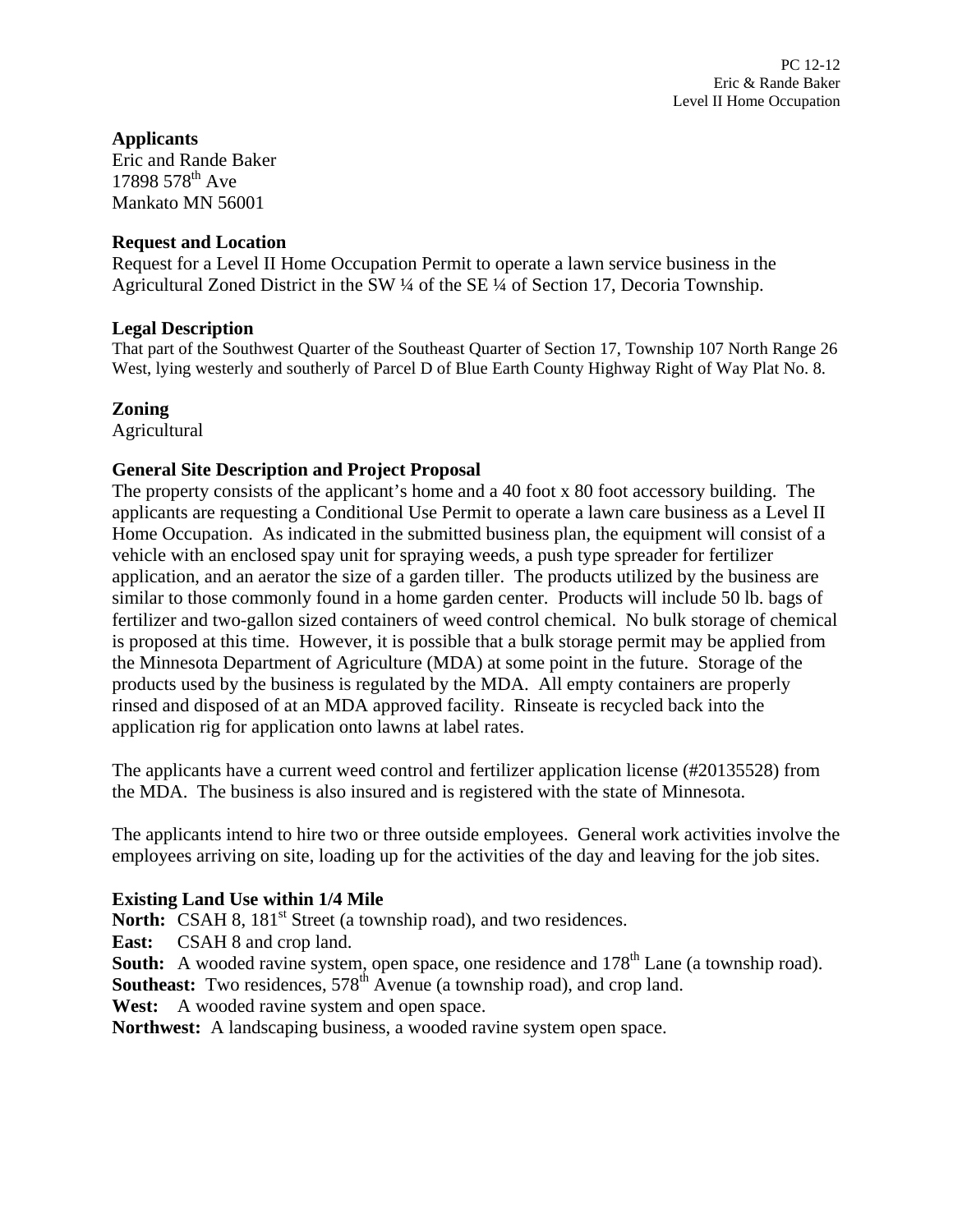#### **Access**

No change in access is proposed. Access is provided by an existing driveway off 578<sup>th</sup> Avenue (a township road).

## **NATURAL RESOURCES INFORMATION**

#### **Topography**

The site flat to gently rolling.

#### **Floodplain**

The proposal is not within a floodplain area.

## **Shoreland**

The proposal is not within a shoreland area.

**Township Review** –An email dated March 19, 2012 from Decoria Township Clerk, Valarie Levos, stated:

Motion was made by Supervisor Bruce Levos and second by Supervisor Roger Humber to approve the conditional use permit for a landscape business for Eric Baker at 17898  $578<sup>th</sup>$  Ave; provided any equipment be stored on the west side of the building. All in favor and motion passed.

#### **Staff Review**

It is the opinion of staff that accidental spills will likely happen, regardless of the preventative measures taken by the applicants and their employees. In anticipation of such accidental spills, the floor drain in the existing building must be plugged. Staff recommends that the applicants obtain a generator ID number from the Minnesota Pollution Control Agency. There is no cost associated with this number provided the business generates less than 100 pounds of hazardous waste per year. A generator ID number is required before any products resulting from an accidental spill can be accepted at the Blue Earth County Household Hazardous Waste Facility. Staff also recommends that open containers be stored in some sort of secondary container. This may include a plastic tote, a concrete curbed area, or even an area with plastic sheeting laid down and skirted with 4x4's. Providing some sort of plastic sheeting in the loading area may also provide easier cleanup of any accidental spills.

## **Environmental Health Staff Comments**

See Attachment A-3.

## **Opinions**

Based on the information submitted by the applicant, contained in this report, and as required in Sec. 24-466 of the County Code, the following opinions have been developed for this request:

- 1. That the proposed use conforms with the county land use plan.
- 2. The demonstrated need for the proposed use.
- 3. That the proposed use will not degrade the water quality of the county.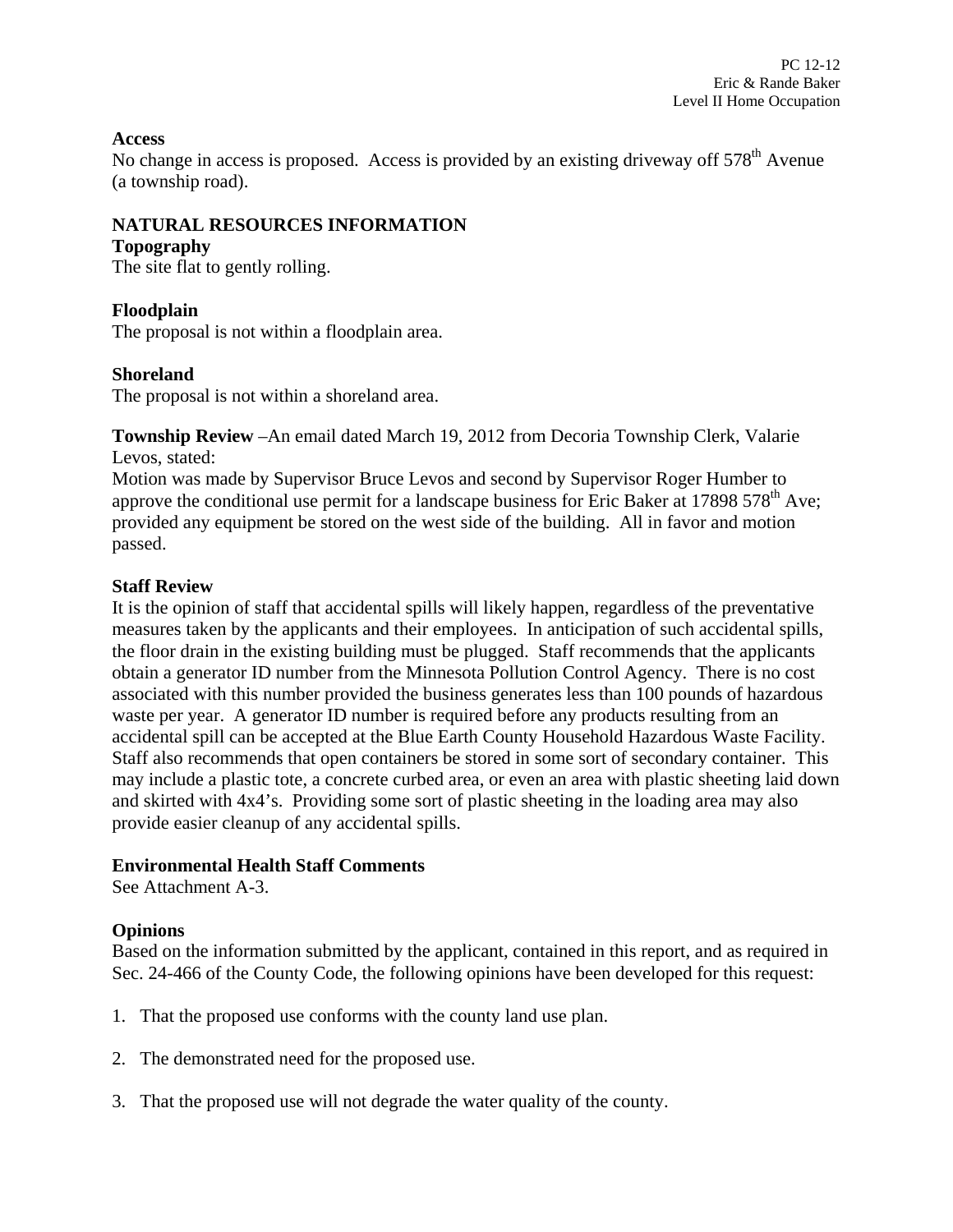4. That the proposed use will not adversely increase the quantity of water runoff.

5. That soil conditions are adequate to accommodate the proposed use.

6. That the proposed use does not create a potential pollution hazard.

7. That adequate utilities, access roads, drainage and other necessary facilities have been or are being provided.

8. That adequate measures have been or will be taken to provide sufficient off-street parking and loading space to serve the proposed use.

9. That facilities are provided to eliminate any traffic congestion or traffic hazard which may result from the proposed use.

10. That the conditional use will not be injurious to the use and enjoyment of other property in the immediate vicinity for the purposes already permitted.

11. That the establishment of the conditional use will not impede the normal and orderly development and improvement of surrounding vacant property for predominant uses in the area.

12. That adequate measures have been or will be taken to prevent or control offensive odor, fumes, dust, noise and vibration, so that none of these will constitute a nuisance, and to control lighted signs and other lights in such a manner that no disturbance to neighboring properties will result.

(NA) 13. That the density of proposed residential development is not greater than the density of the surrounding neighborhood or not greater than the density indicated by the applicable zoning district.

14. That site specific conditions and such other conditions are established as required for the protection of the public's health, safety, morals and general welfare.

(NA) 15. That the intensity of the proposed residential development is not greater than the intensity allowed in the Agricultural Zoning District. Section 24-111 of the Agricultural District States: "Owners of property, residents, other users of property in the agricultural zone, and neighboring properties adjacent to the agricultural zone may be subjected to inconvenience or discomfort arising from normal and accepted agricultural practices and operations including, but not limited to; noise, odors, dust, operation of aircraft and late night operation of farm machinery, the storage and application of manure, fertilizers, soil amendments, herbicides, and pesticides associated with normal agricultural operations.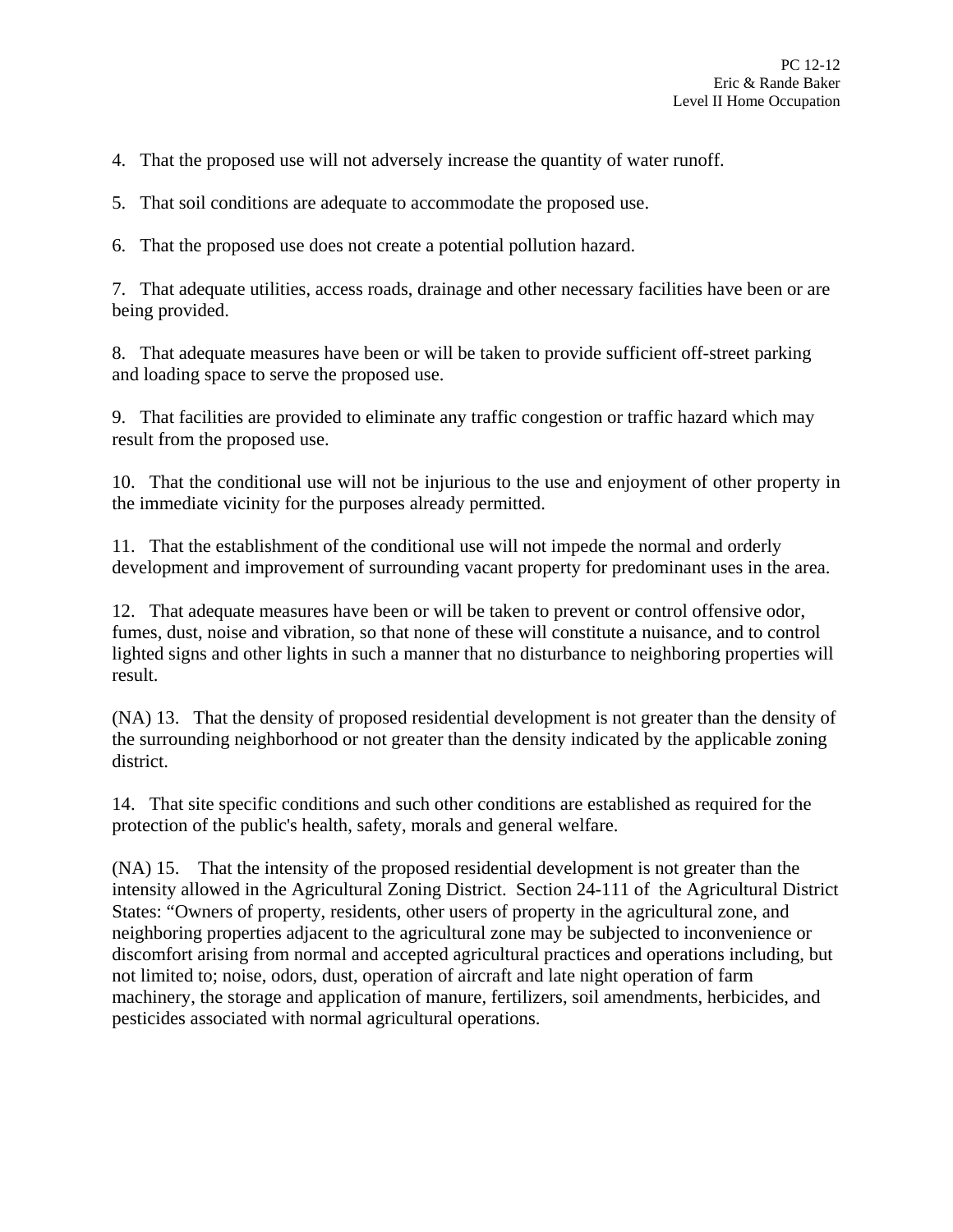#### **Recommendations**

Staff recommends **approval** of the request to operate a lawn service business as a Level II Home Occupation with conditions listed below:

(1) All level II home occupations shall be conducted entirely within the dwelling or accessory building and shall be carried on by the inhabitants thereof. Six employees are allowed other than the inhabitants.

(2) Such use shall be clearly incidental and secondary to the use of the property for residential purposes. Total maximum floor use area shall be 5,000 square feet.

(3) Junkyards and scrapyards are prohibited.

(4) Allowable signage shall be limited to a 32 square foot sign, non-illuminated, and located on the property.

(5) There shall be no indication of offensive noise, vibration, smoke, dust, odors, heat or glare at or beyond the property line.

(6) The operation of the home occupation shall begin no earlier than 8:00 a.m. and end no later than 5:00 p.m.

(7) Materials and equipment shall be stored in an enclosed building or screened area.

(8) In case of a home occupation which requires the use of a commercial truck, tractor, van, pickup or any vehicle whatsoever required to be registered as a Y type vehicle or any trailer or other machinery capable of being trailed behind, such vehicle shall be parked off-street and upon the lot of the owner from where such home occupation is conducted. Parking is allowed only on a hard surfaced or gravel parking area. All drives accessing a hard-surfaced road shall be bituminous or concrete.

(9) The existing floor drain in the accessory building shall be cemented shut prior to commencement of business operations.

(10) That further review of the existing septic system, for proper sizing, shall be given prior to having any more than three employees outside of the family on site.

## **Attachments**

- A-1 General Site Location
- A-2 Site Map
- A-3 Building Floor Plan
- A-4 Environmental Health Comments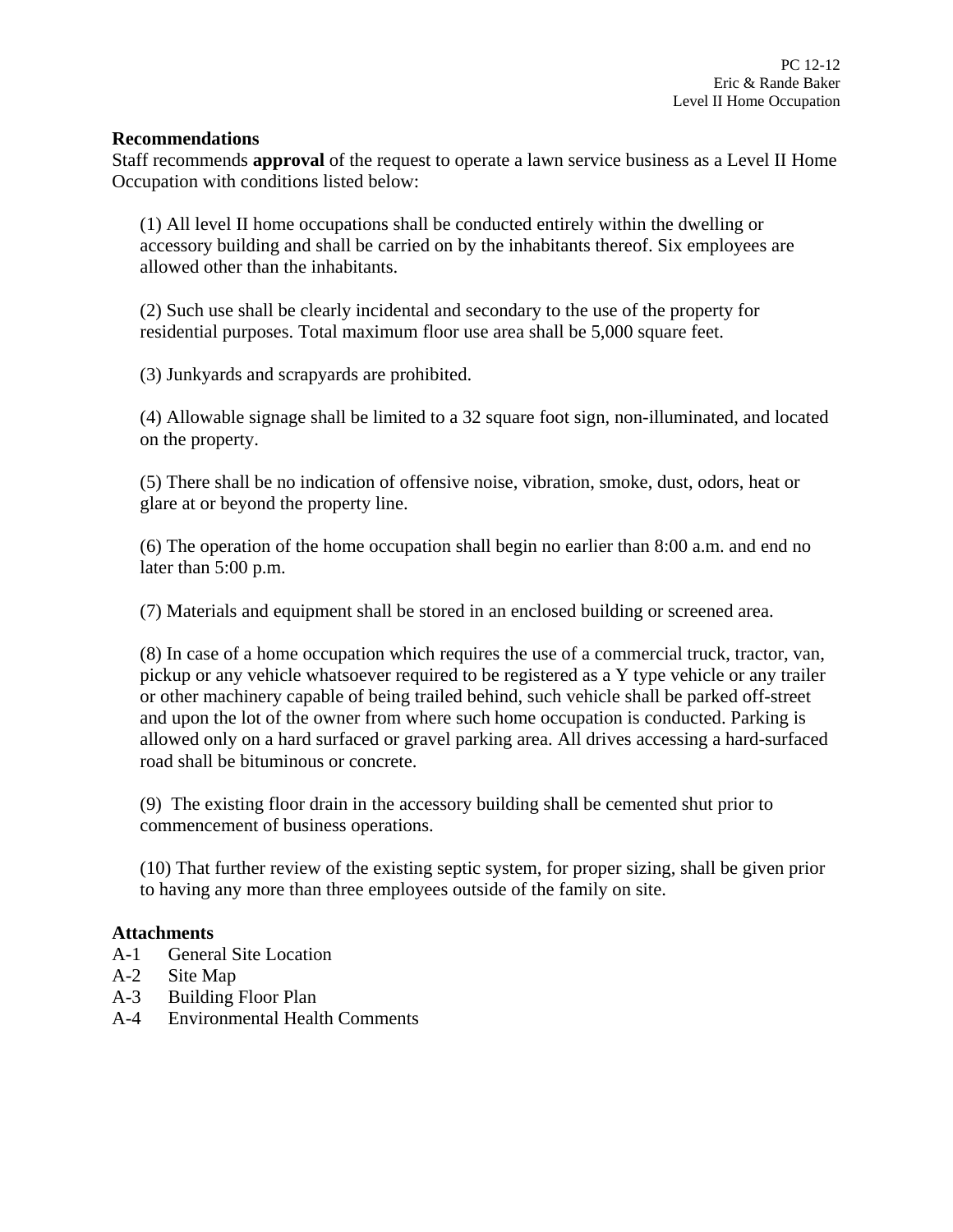

## **Attachment A-1 General Location Map**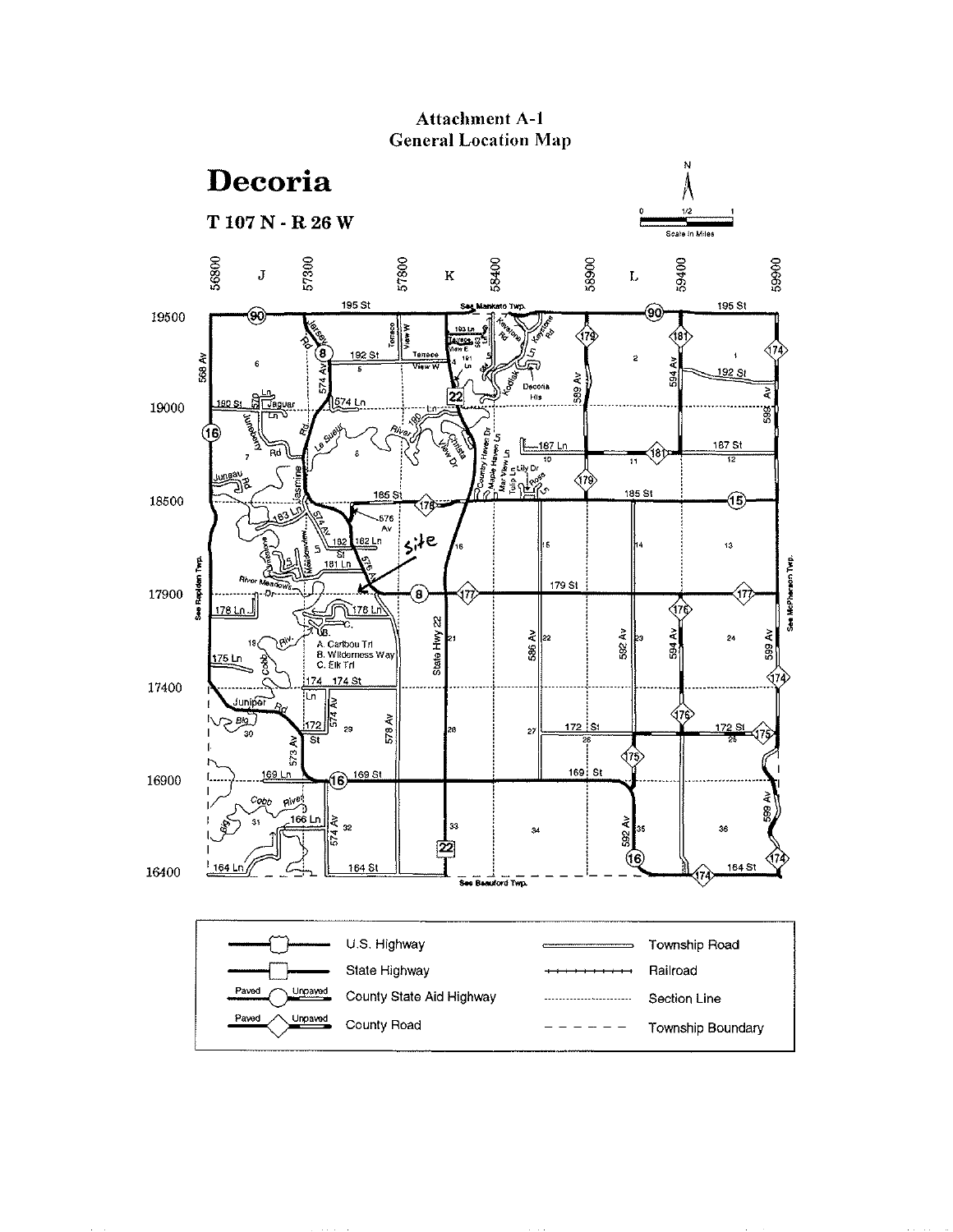

350 700 Feet $\mathbf 0$ 



Disclaimer: This map was created using Blue Earth County's GIS and was created for specific internal County uses. lt is intended to be used for reference purposes only and does not represent a land survey. No liability is assumed for the accuracy of the data delineated herein, either expressed or implied by Blue Earth Counþ or ¡ts employees.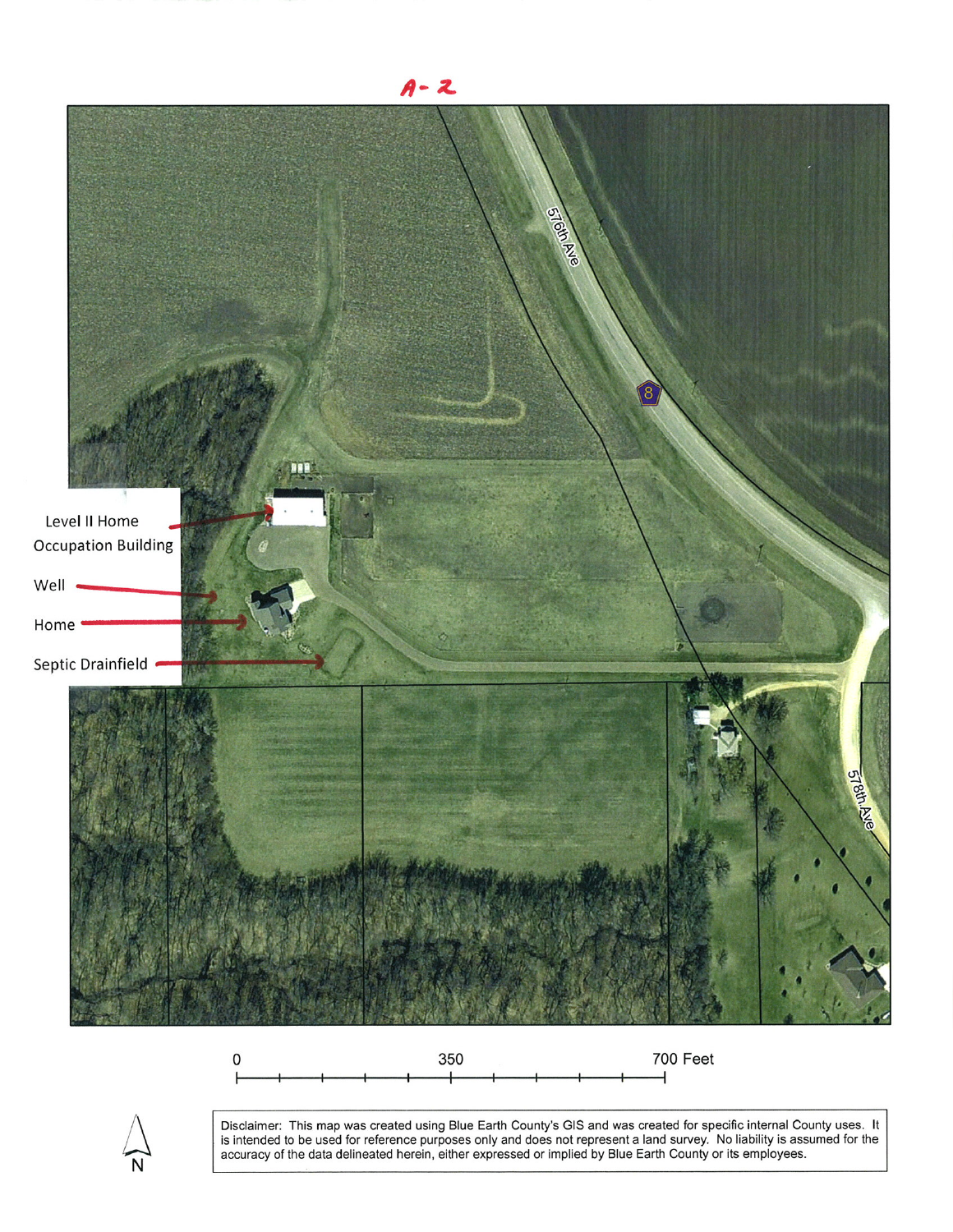

 $\overline{\varepsilon}$